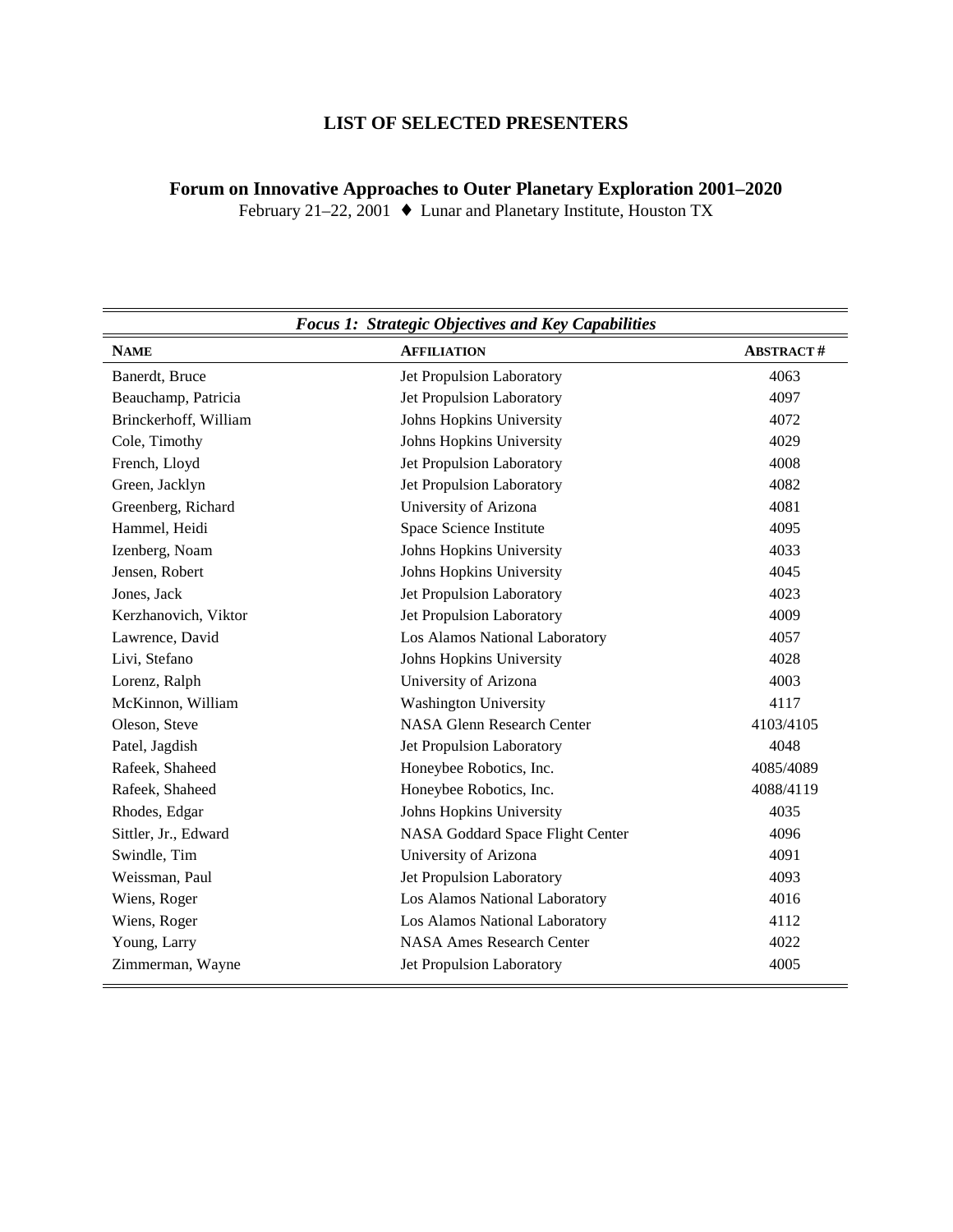| <b>Focus 2: Other Investigations</b> |                                       |                  |  |
|--------------------------------------|---------------------------------------|------------------|--|
| <b>NAME</b>                          | <b>AFFILIATION</b>                    | <b>ABSTRACT#</b> |  |
| Bérczi, Szaniszlo                    | Eötvös University                     | 4006             |  |
| Blasius, Karl                        | Raytheon                              | 4111             |  |
| Bolton, Scott                        | Jet Propulsion Laboratory             | 4038             |  |
| Faulconer, Cynthia                   | <b>Lockheed Martin</b>                | 4101             |  |
| Földi, Tivadar                       | Eötvös University                     | 4025             |  |
| Freeman, Anthony                     | Jet Propulsion Laboratory             | 4034             |  |
| Granahan, James                      | <b>BAE Systems Missions Solutions</b> | 4024             |  |
| Hawkins, S. E.                       | Johns Hopkins University              | 4052             |  |
| Horanyi, Mihaly                      | University of Colorado                | 4074             |  |
| Khurana, Krishan                     | University of California-Los Angeles  | 4040             |  |
| Maise, George                        | Plus Ultra Technologies, Inc.         | 4086             |  |
| Pappalardo, Robert                   | <b>Brown University</b>               | 4065             |  |
| Rubincam, David                      | NASA Goddard Space Flight Center      | 4043             |  |
| Spencer, John                        | Lowell Observatory                    | 4076             |  |
| Spilker, Thomas R.                   | Jet Propulsion Laboratory             | 4020/4021/4113   |  |
| Turner, Ronald                       | <b>ANSER</b>                          | 4010             |  |